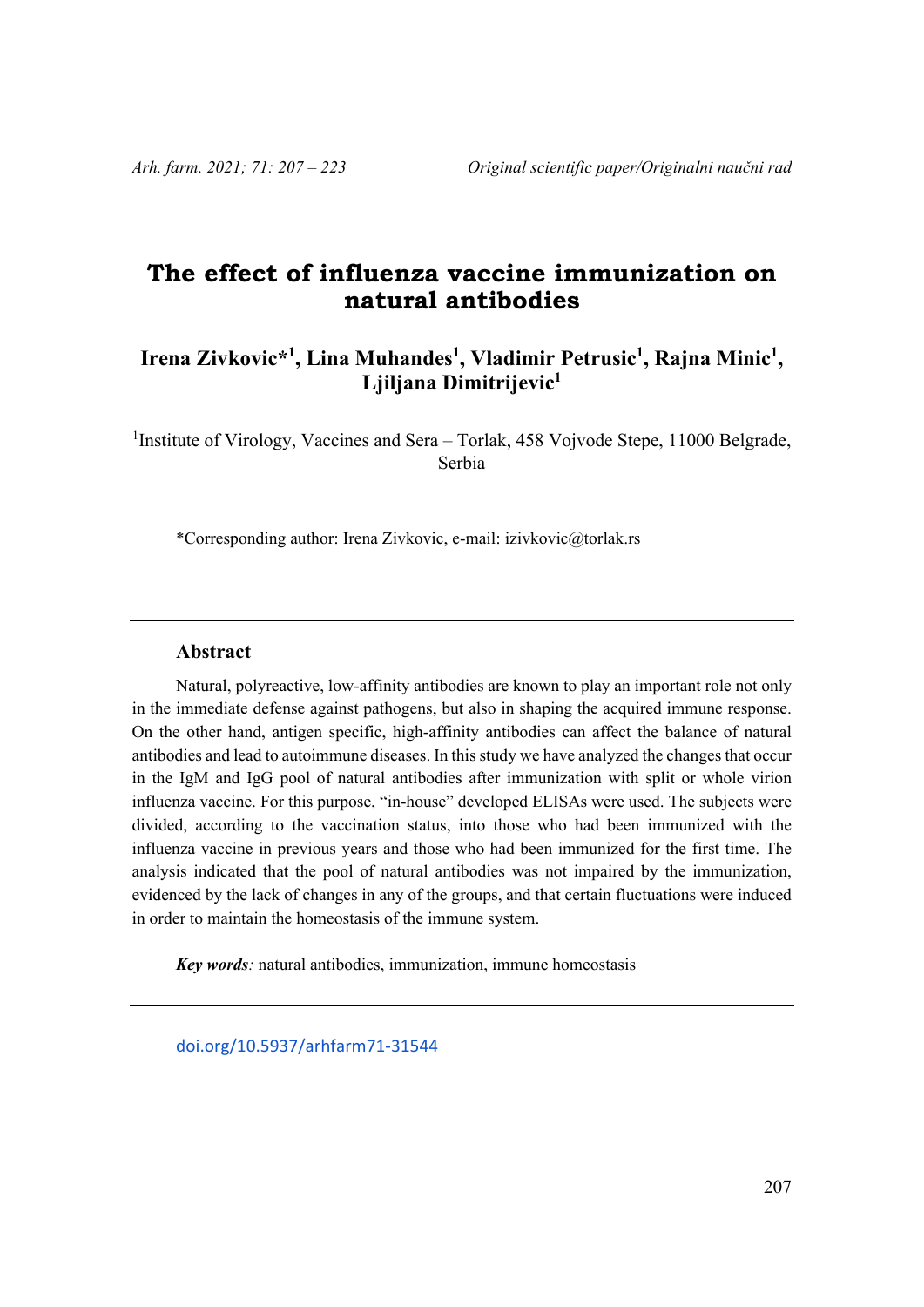#### **Introduction**

It is well known that acquired immunity and the existence of high-affinity antibodies plays a fundamental role in the successful defense of the organism from pathogens. But before the encounter with acquired immunity, the intruders first meet the innate immune system of which natural antibodies (NAbs) are an important component (1). The presence of "natural autoantibodies" in healthy individuals was demonstrated by Besredka approximately 100 years ago (2). Since then, the role of these antibodies in the body's defense against pathogens, the method of isolation (cold alcohol fractionation from pooled plasma from 3000-10,000 healthy blood donors, additional precipitation procedures to remove the non-immunoglobulin G proteins and ion exchange chromatography to further separate out  $IgGs (3)$  and the use as therapy have been established (4). However, many issues remain unclear, including the interaction / dependence of natural and induced antibodies, which may be important for planning new vaccines and immunization methods.

NAbs are immunoglobulins, mainly of the IgM, IgG and IgA (5) classes and function as part of the innate immune system present in healthy individuals, including virtually all vertebrate species. These antibodies are germline determined, polyreactive, usually with low affinity and can recognize both endogenous and foreign antigens. An individual's natural antibody pool is formed early in the ontogeny and stays constant within a 20-year interval (6,7), while induced antibodies become heterogeneous over time (8).

Natural IgM (NIgM) is the earliest antibody isotype to be expressed during immune system development and is well represented in the circulation after birth, before the exposure to foreign antigens (9). Natural IgG repertoire (NIgG) is established within the first 2-4 years of life and it is highly homogenous among children and similar to the one expressed by healthy adults. Most of the NAbs in adult serum are of the IgG class (5,9).

The most important role of NAbs is to provide key protection during the period between the onset of infection and the emergence of the adaptive immune response. Thus, these antibodies provide the initial defense against invading pathogens. Moreover, acquired immunity is not sufficient to protect an animal from the disease, such as influenza virus infection in the absence of NAbs in the body (10).

NAbs play a role in maintaining the homeostasis of the immune system, as well as regulating the immune response itself, through an idiotypic network whose significance was demonstrated in 1974 by Jerne (11). Idiotypes are the antigenic determinants in the variable region of antibodies which are recognized by anti-idiotypic antibodies. The idiotypic network comprises the interaction of both idiotypic and anti-idiotypicbearing antigen receptors on lymphocytes and idiotypic and anti-idiotypic antibodies. In case of an action of a sufficiently strong factor that disrupts the idiotypic network, the expansion of autoreactive Ig-producing clones can occur, and consequently, the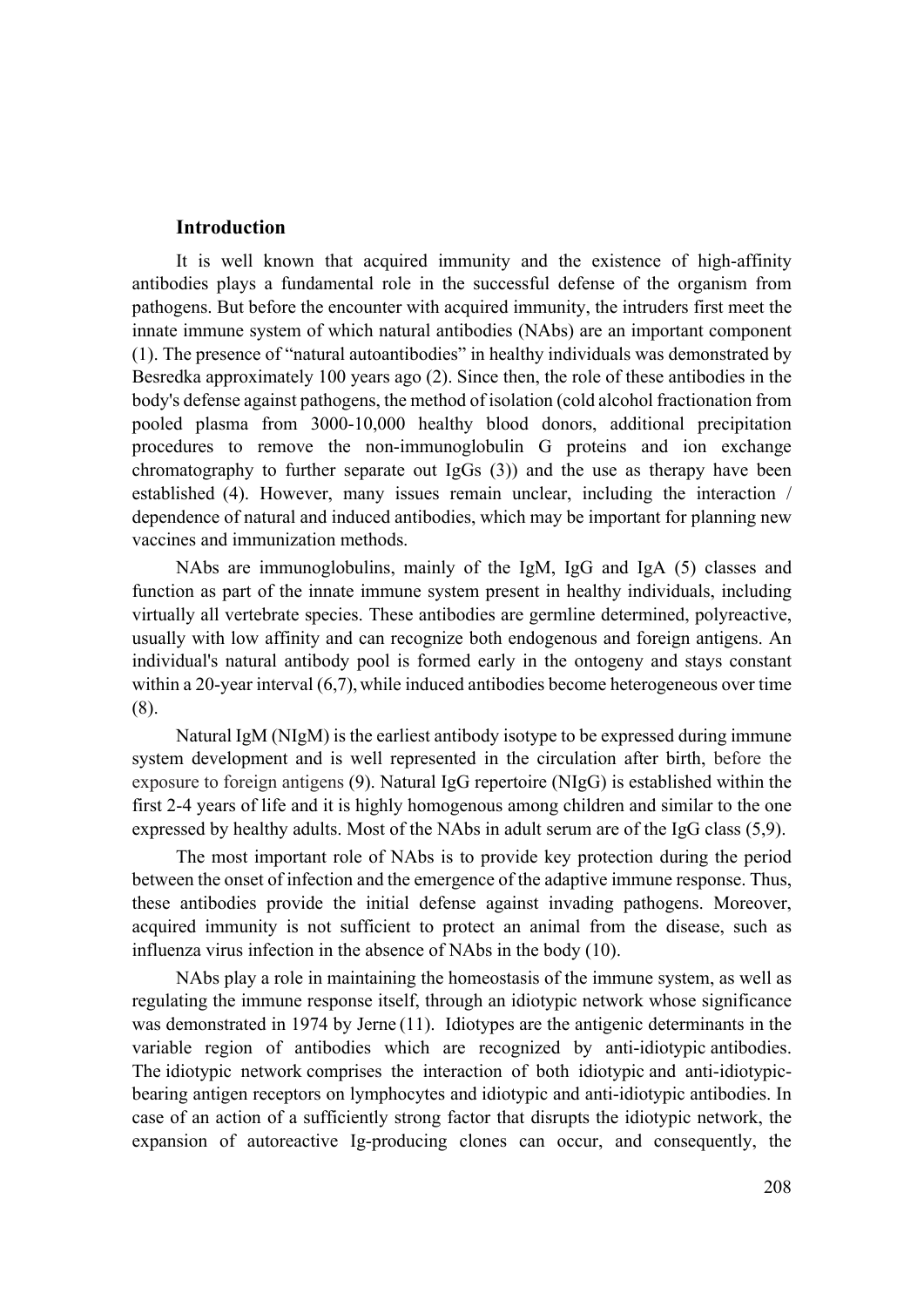pathological state of the organism in terms of the occurrence of autoimmune diseases, which is shown in mice (12,13,14,15). The understanding of the relationship between vaccination and NAbs is further underlined by the fact that hyperimmunization can also act as a powerful autoreactivity-inducing factor (16,17).

Another important role of NAbs has been identified in which immune complexes of antigens with natural antibodies activate complement and regulate T-cell mediated immunity, playing a role as endogenous adjuvant (18).

On the other hand, the secretion of NAbs of different isotypes is differently regulated and differently sensitive to the action of various factors. In a mouse model, selfantigen stimulation was shown to be sufficient to maintain NIgM levels, while foreign antigen stimulation (*Streptococus pneumonie*, influenza virus) was required to maintain NIgG and NIgA levels (19). It has also been shown that the change in NIgG depends on the diet, environmental factors and aging, but not on NIgM secretion (20). All this indicates that the cells that secrete different isotypes of NAbs react differently to external stimuli.

Given their polyreactive nature, NAbs have the ability to recognize various influenza virus epitopes. In a mouse model, it was shown that after NAbs binding to the influenza virus (21,22), components of the complement system bind to formed immunocomplexes, thus neutralizing the virus (23), but not inducing virolysis. In addition, NIgM promotes pathogen recognition by antigen presenting cells (APCs) and influence the polarization of the immune response (Th1/Th2) (24). Moreover, NIgM is partially protective in antibody-deficient mice during the early phases of infection (23). Another important role of NIgM is to contribute to the formation of the acquired memory response. Specifically, it has been shown that for long-term memory response to influenza virus, mice require both complement and NAbs (25), suggesting that it would be especially important to examine this relationship during the immunization against influenza in humans.

Due to particularly high genetic variability of influenza virus, vaccination is advised annually to reduce the burden of the influenza disease. On the one hand, successful protection against influenza virus requires both types of host immunity, innate and acquired (26), and on the other hand, previous immunization with a seasonal vaccine affects the acquired immune response after subsequent vaccination the following season, through the phenomenon of crossreactivity between similar epitopes. For example, the analysis of human sera and ferrets' sera suggest that the specificity of pandemic H1N1 antibody responses can be shifted to epitopes near the HA receptor–binding domain after sequential infections with seasonal H1N1 and pandemic H1N1 viruses that share homology in this region (27). Considering all the aforementioned, we examined the effect of immunization with influenza vaccine on innate humoral immunity (NAbs pool) in humans. This effect is particularly important given that influenza vaccination is repeated once a year, which could possibly lead to a decrease in the overall antiviral response, in part because of the disruption of the healthy immune compartment by changing the production of NAbs (28).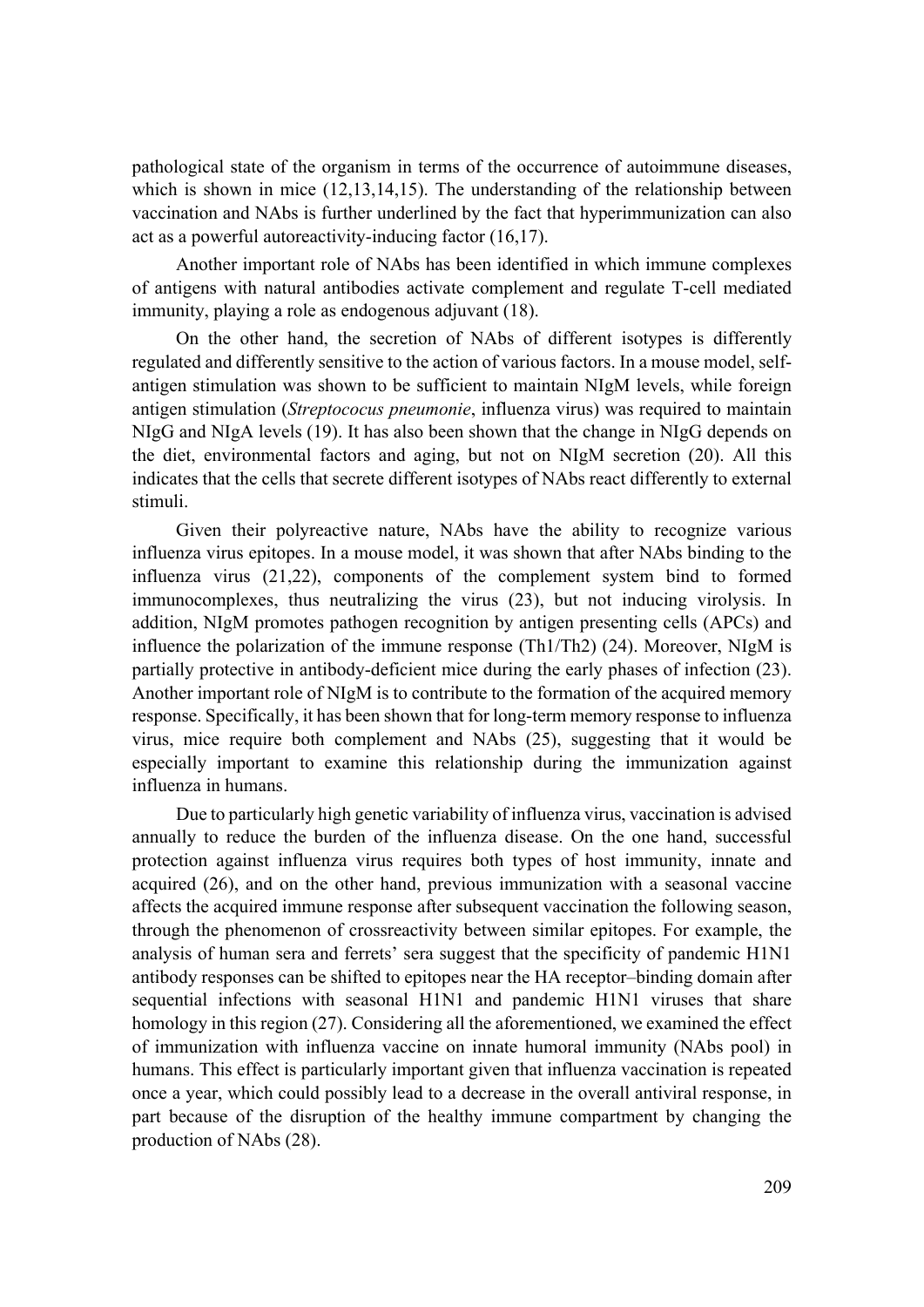For this reason, we examine whether immunization induces changes in the NAbs composition in humans, as well as the trend of these changes. Addressing this issue may also be important because of the need to immunize humans against the SARS-CoV-2 virus and the impact that natural antibodies may have on it, especially since annual revaccination is one of the options being considered.

For NIgM analysis, we used a mouse monoclonal antibody (MoAb) Y7, specific to the idiotope located in the antigen binding site of human natural IgM (29). We have previously documented that human IgM molecules expressing Y7 idiotope exert NAb properties, i.e. binding to ssDNA, phospholypids, peptidoglycan and bacterial cells (30,31).

Using MoAb Y7, we analyzed the effect of immunization against influenza on the pool of total and influenza-specific NIgM antibodies. The effect of immunization on the pool of total NIgG antibodies was assessed based on the binding of IgG antibodies to autoantigens (phosphatidyl serine (PtS), mouse laminin, ganglioside GM1, dsDNA). At the same time, we compared whether the vaccination status of patients (first-time immunized patients vs. patients immunized during previous seasons), as well as the type of vaccine administered (whole virus or split) could affect the expression of NAbs.

#### **Materials and methods**

#### *Study design and participants*

Collection of human sera samples for monitoring the immune response after immunization with trivalent influenza vaccines for 2003/2004 season was conducted between September and December 2003 in Serbia, in accordance with the Declaration of Helsinki and the International Conference on Harmonization-Good Clinical Practice. The study protocol was approved by an Institutional Review Board of the Institute of Virology, Vaccines and Sera "Torlak" (Belgrade, Serbia). Written informed consent was obtained from all participants. Healthy individuals (health care workers) 18–45 years old were enrolled. For those reporting previous influenza vaccination, documentation (Vaccination Card/record) was provided. None of the participants were sick or had a diagnosis of autoimmune disease; none of them participated in different studies and no woman was pregnant. The total duration of the study was one month. Serum samples from  $n = 35$  participants were collected before (pre-vacc) and 30 days after (post-vacc) seasonal influenza vaccination. Paired serum samples were investigated at the Institute of Virology, Vaccines and Sera "Torlak" (Belgrade, Serbia).

Trivalent influenza vaccines for season 2003/2004, both whole virion and split, for the northern hemisphere contained the following strains as recommended by the World Health Organization (WHO) and the Committee for Medicinal Products for Human Use (CHMP) of the European Medicines Agency (EMA): A/New Caledonia/20/99(H1N1) like virus, A/Moscow/10/99(H3N2)-like virus and B/Hong Kong/330/2001-like virus. The first group of 14 participants was immunized with the whole virion influenza vaccine produced by the Institute Torlak, of which 5 patients had been immunized during previous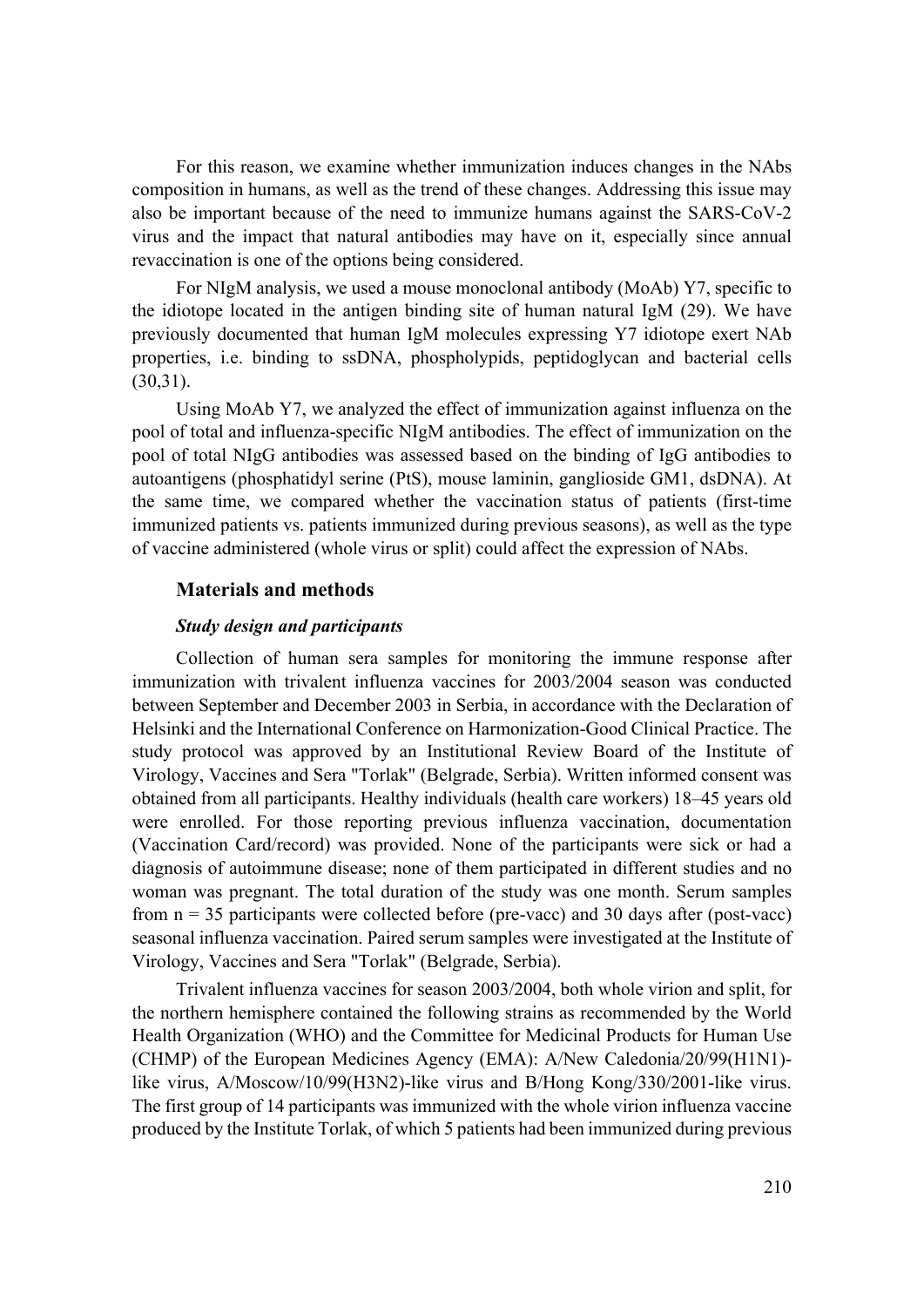years and 9 were vaccinated for the first time. Another group of 21 participants was immunized with the split vaccine, manufactured by Sanofi Pasteur, France, of which 8 patients had been immunized during previous years and 13 were vaccinated for the first time. Each participant was immunized i.m. with 45  $\mu$ g/dose HA (15 mg HA of each virus strain). Blood samples were collected by venipuncture prior to and four weeks after immunization. Collected sera were complement depleted (30 min on 56 ºC), aliquoted and stored at  $-20$  °C until used for analysis. The sera were analyzed shortly after the collection of all samples.

## *ELISA for detection influenza A H1N1 New Caledonia/20/99(H1N1) – specific IgG*

The intensity of the immune response after immunization of patients with influenza vaccine was evaluated by measuring influenza A H1N1 HA – specific IgG.

Whole virion A H1N1 New Caledonia/20/99 (antigen that was part of the vaccine composition for season 2003-2004) was adsorbed onto microtiter plates (Nunc MaxiSorp) at a concentration of 2.5  $\mu$ g/ml HA in phosphate buffered saline (PBS), 50  $\mu$ l/well, by overnight incubation at 4 ºC. The plates were then washed four times with PBS (200  $\mu$ l/well), saturated with 1% bovine serum albumin (BSA)/PBS (200  $\mu$ l/well) and incubated for 2 h at room temperature. The sera were diluted 1:500 in 0.05% Tween 20/1% BSA/PBS and 50 µl were added to each well in duplicate. After incubation for 2 h at room temperature and a new cycle of washing, biotinilated anti-human IgG antibodies (Sigma-Aldrich, B3773) were added to wells according to manufacturer instructions. The color was developed by streptavidin peroxidase/OPD system. The reaction was stopped by adding 50  $\mu$ 1 2M H<sub>2</sub>SO<sub>4</sub> and absorbance was monitored at 492 and 692.

#### *Sandwich ELISA for detection of total natural IgM in patient sera*

Total NAbs were determined using the mouse MoAb Y7, specific for natural idiotope expressed on human antibodies. MoAb Y7 was produced in our laboratory by hybridoma technology, after the immunization of mice with a natural human IgM antibody (32). The specificity of this antibody was characterized in detail, and method for measuring the levels of antibodies carrying this natural idiotope previously established (33).

Briefly, a 96-well microtiter plate (MaxiSorp plates, Nunc) was coated with commercial goat anti-human IgM (Sigma-Aldrich, B1265), 50  $\mu$ l/well, at 4 °C, overnight. After saturation with  $1\%$  BSA/PBS,  $(200 \mu l/well, 1 h, RT)$  and washing, three times with 0.05% Tween 20/PBS (Sigma - Aldrich Co., St. Louis, Mo.) and once with PBS (200  $\mu$ l per well), the wells were incubated with human sera at 1:500 dilution in 1% BSA/PBS, at room temperature for 1 h. After the next washing cycle, MoAb Y7 was added at a final concentration of 2.5  $\mu$ g/ml. The presence of the natural idiotope on captured sera IgM was detected by peroxidase-conjugated goat anti-mouse IgG (Sigma, B8774) and OPD system according to the manufacturer recommendation.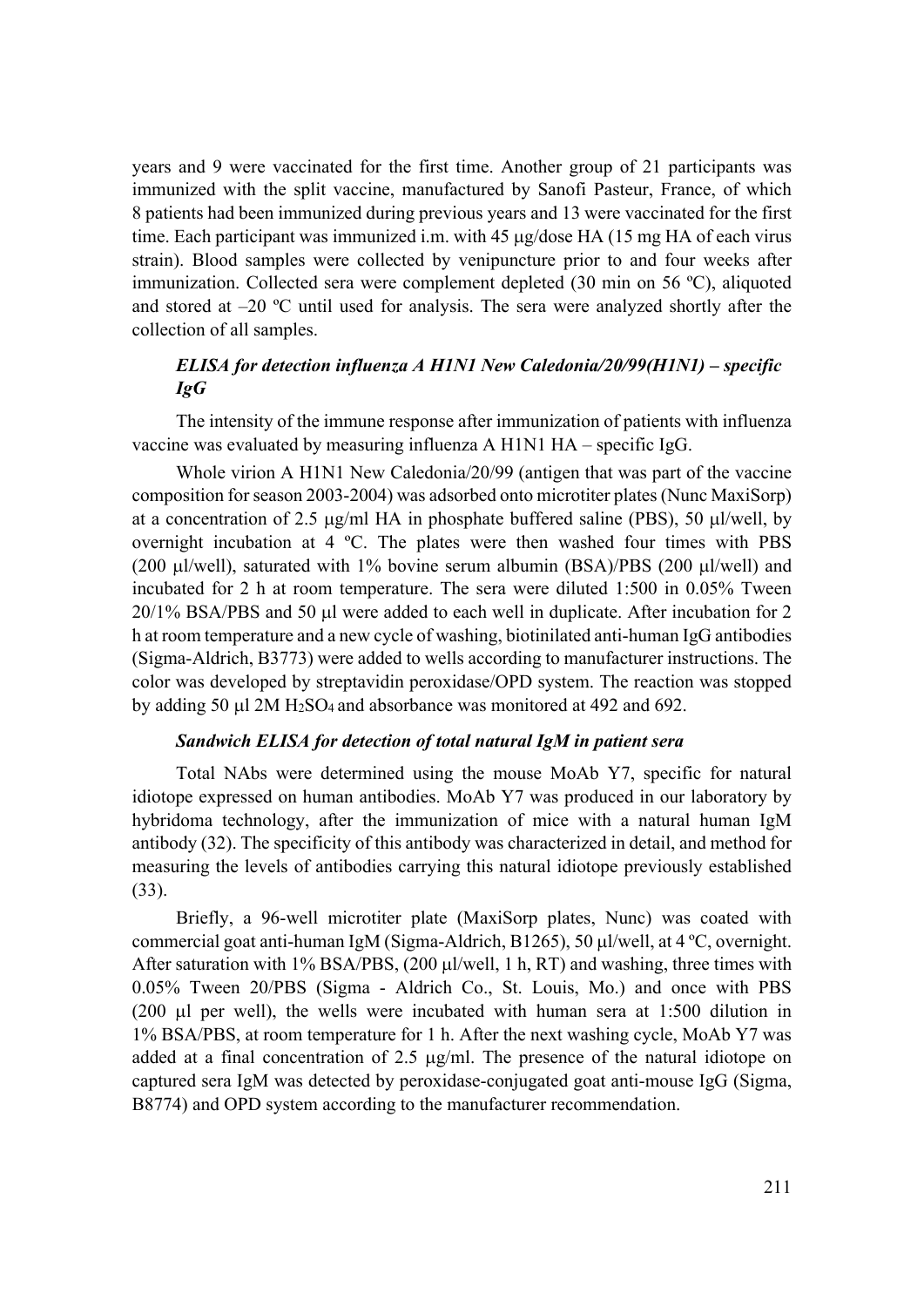## *Competitive ELISA for detection of influenza A H1N1 New Caledonia 20/99 HA -specific natural IgM*

Since MoAb Y7 binds to idiotopes located in the antigen binding site on immunoglobulins, natural antibodies specific for influenza antigens were indirectly detected, using inhibitory ELISA. Two sets of plates were prepared for the purpose of inhibitory ELISA – one with and the other one without the inhibitor (MoAb Y7). The plates were prepared as described for the ELISA for detection of influenza A H1N1 – specific IgG. After saturation, MoAb Y7, concentration of 200 ng/ml, was mixed with human sera previously diluted in 1% w/v BSA/PBS (final dilution of 1:3000) and preincubated for 2 hours at 37 °C. Concentration of 200 ng/ml was determined by ELISA, according to the binding curve of MoAb Y7 to the polyspecific natural human antibody IgMDJ which expresses Y7 idiotope (33). The mixture was next added to the first set of plates. Simultaneously, the same human sera in the same dilution but without MoAb Y7 were added to the second set of plates. Both sets of plates were then incubated for one hour at room temperature. For the detection of HA-specific IgM antibodies, biotinylated anti-human IgM antibody was used, prepared according to the manufacturer's instructions. ExtrAvidin® peroxidase/OPD was used as a detection system (Sigma-Aldrich). The difference in absorbance values obtained between the sera incubated with MoAb Y7 and those that were incubated without MoAb Y7 correlated to the relative levels of natural HA-specific IgM antibodies. Specifically, lower percent of inhibition indicated lower percent of HA-specific NIgM.

#### *ELISAs for detection of natural (autoantigen specific) IgG in patient sera*

In order to measure the level of different auto-antibodies in the sera of immunized people, we used the following autoantigens: phosphatidylserine (PtS), gangliosideGM1, dsDNA and mouse laminin (all purchased from Sigma). PtS was dissolved in absolute ethanol at a concentration of 10  $\mu$ g/ml, adsorbed onto microtiter plate (PolySorp, Nunc) and kept at room temperature until ethanol evaporated. The plates were then blocked with 1% BSA/PBS and the sera (diluted 1:400 in 1% BSA/PBS) were added (50 ul/well). The subsequent steps were performed using biotinylated anti-human IgG antibodies and the signal was developed as described previously.

Anti-dsDNA ELISA was performed by adsorbing poly-L-lysine (250 ng/ml in PBS) (Sigma) to each well of the MaxiSorp plate (Nunc) for 30 min at RT. The plate was then flicked and dsDNA (10  $\mu$ g/ml) was added to the wells. For the purpose of detecting antidsDNA antibodies, we used dsDNA from calf thymus (Sigma-Aldrich, D1501). After that, the plate was incubated over night at 4  $^{\circ}$ C. The plate was then fixed with 0.5% glutaraldehide/PBS for 15 min, washed with PBS and blocked with 1% BSA/PBS. The sera for anti-dsDNA ELISA were diluted 1:400 in  $1\%$  BSA/PBS and 50  $\mu$ l was added to wells. All subsequent steps were performed as described previously.

For the purpose of anti-laminin ELISA, laminin  $(10 \mu g/ml)$  in PBS) was adsorbed onto PolySorp microtiter plate (Nunc) and incubated overnight at 4 °C. After blocking with 1% BSA/PBS, the plate was washed with 0.05% Tween 20/PBS, and sera were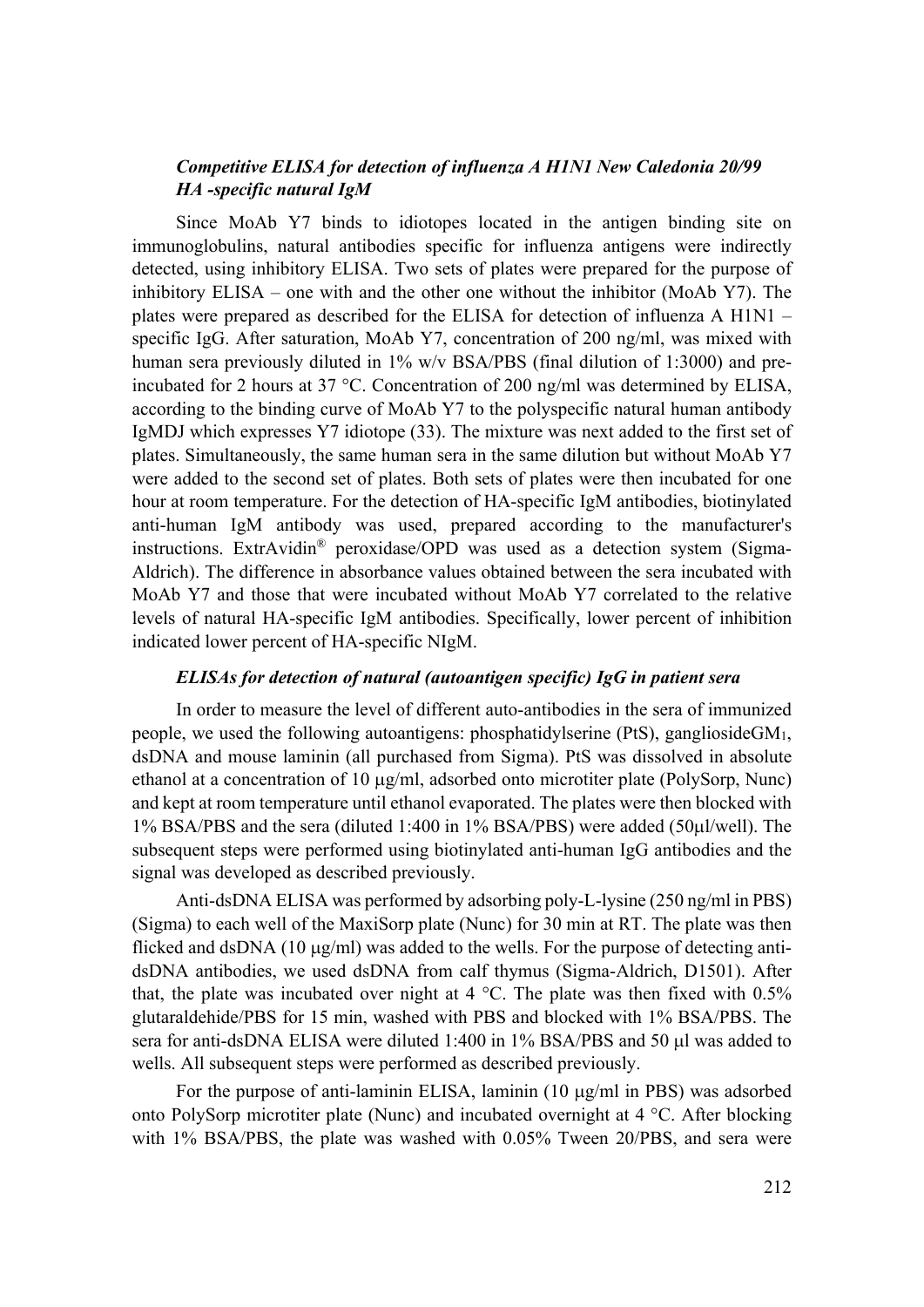added at the dilution of 1:200. All subsequent steps were performed as described previously.

#### *Statistical Analysis*

The statistical analysis of the obtained data was performed using OriginPro Software and paired *t*-test. Absorbance values obtained for sera from participants prior to immunization were used as reference values. A *P*-value of 0.05 was considered as the limit of statistical significance.

## **Results**

#### *Specific immune response to influenza vaccine*

The study was organized as an internal pilot study, in order to compare the newly developed whole virus vaccine produced at the Institute Torlak with a commercial vaccine, and regarding the actual pandemic situation we felt the obtained results were important both for health professionals and the general public.

In order to adequately analyze the effects of immunization on the pool of NAbs, we had to make sure that the influenza vaccine successfully triggered the specific immune response. Therefore, we evaluated the level of influenza A H1N1 New Caledonia specific IgG before and four weeks after immunization. We detected an increase in anti-H1N1 specific IgG, regardless of whether immunization was performed with a whole virus or split vaccine (Figure1). In addition, the immune response was triggered in both previously immunized patients and in patients for whom this was the first influenza vaccination (Figure 1). The relative change in the immune response was higher in patients who were not previously vaccinated, regardless of which type of vaccine was used.

#### *Total natural IgM after immunization*

Since NIgM is not as short-lived as the IgM that occurs at the beginning of immunization, we were able to analyze it in sera taken four weeks after immunization (Figure 2). By comparing the levels of NAbs in human sera before and after immunization with influenza vaccine, it was found that immunization did not lead to a change in NIgM antibody levels.

#### *Influenza- specific natural IgM*

The A H1N1 New Caledonia/20/99-specific NIgM antibodies were detected indirectly, by analyzing the degree of inhibition using natural idiotope-specific MoAb Y7- the greater the degree of inhibition of binding to A H1N1 antigen, the greater the amount of A H1N1-specific natural IgM antibodies in the patients' sera (Figure 3). Given that the analysis was performed four weeks post immunization, the potential contribution of the "adaptive" virus-specific IgM to the overall immune response was negligible, since the "adaptive" IgM is typically not detected so late post-immunization. Based on the detected inhibition of NIgM antibodies specific to the virion HA, it could be concluded that the immunization reduces the amount of specific NIgM. In subjects who were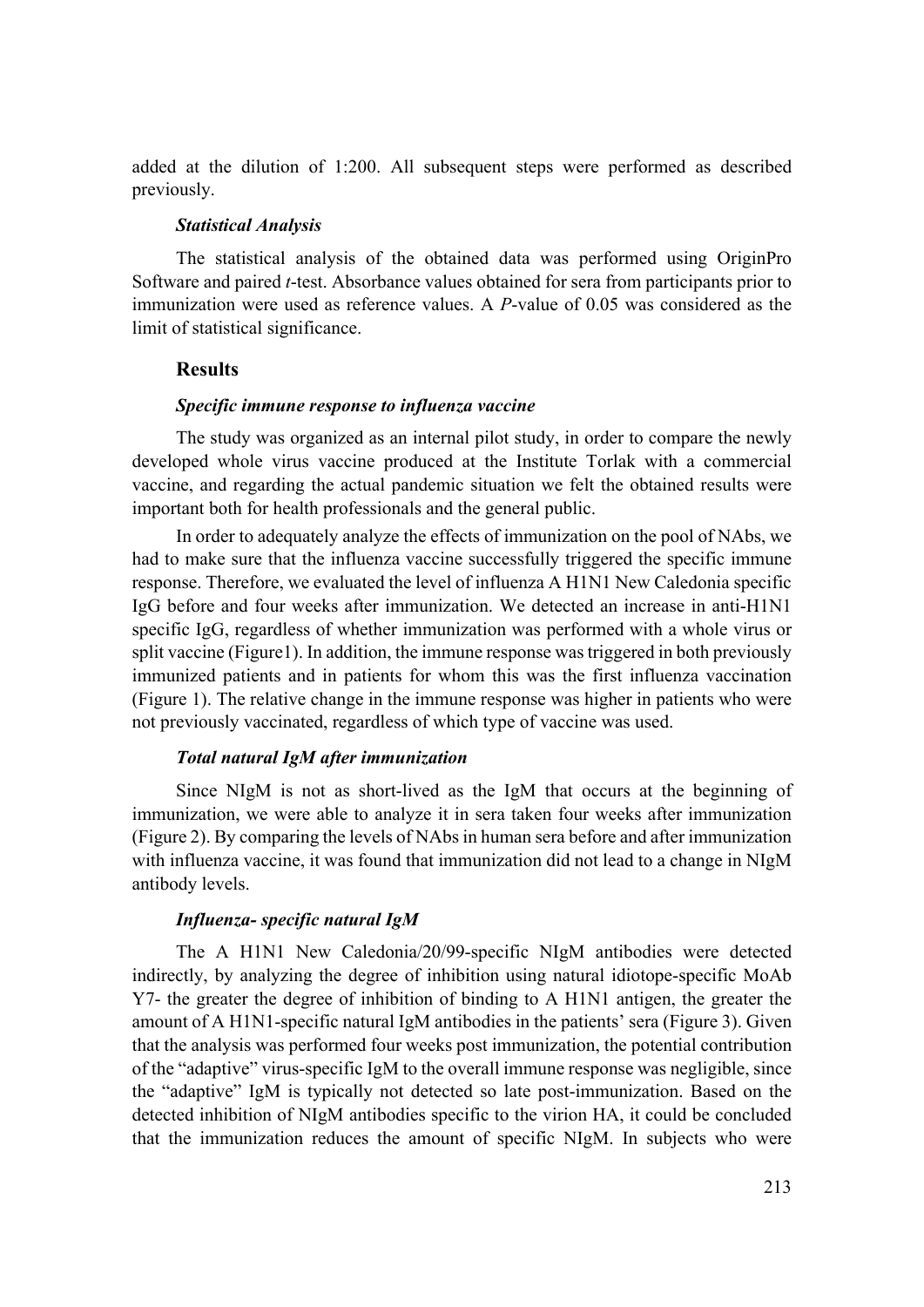vaccinated for the first time, the decrease was not statistically significant, while in subjects who had been immunized in previous years, a statistically significant decrease was detected.



- **Figure 1. Changes in level of serum IgG antibodies against A H1N1 influenza virus strain after immunization with (A) whole virion vaccine, in patients who were not previously vaccinated; (B) whole virion vaccine, in patients who were vaccinated in previous years; (C) split vaccine, in patients who were not previously vaccinated; (D) split vaccine, in patients who were vaccinated in previous years. Open columns represent IgG levels before immunization; columns with wide stripes represent IgG levels after immunization. Data are presented as means ± SEM. \*p<0.5, \*\*p<0.05.**
- **Slika 1. Promena nivoa serumskih IgG antitela specifičnih za A H1N1 soj influence virusa kod pacijenata nakon imunizacije sa (A) celovirusnom vakcinom, ranije nisu vakcinisani; (B) celovirusnom vakcinom, ranije vakcinisani; (C) split vakcinom, ranije nisu vakcinisani; (D) split vakcinom, ranije vakcinisani. Beli stubići označavaju IgG nivo pre, a šrafirani nakon imunizacije. Podaci su prikazani kao**  srednja vrednost ± SEM.  $*_{p}$ <0.5,  $*_{p}$ <0.05.



- **Figure 2. Changes in total serum NIgM antibody levels after immunization with (A) whole virion vaccine, in patients who were not previously vaccinated; (B) whole virion vaccine, in patients who were vaccinated in previous years; (C) split vaccine, in patients who were not previously vaccinated; (D) split vaccine, in patients who were vaccinated in previous years. Open columns represent NIgM levels before immunization; columns with wide stripes represent NIgM levels after immunization. Data are presented as means ± SEM.**
- **Slika 2. Promene u nivou ukupnih serumskih NIgM antitela pacijenata nakon imunizacije sa (A) celovirusnom vakcinom, ranije nisu vakcinisani; (B) celovirusnom vakcinom, ranije vakcinisani; (C) split vakcinom, ranije nisu vakcinisani; (D) split vakcinom, ranije vakcinisani. Beli stubići označavaju NIgM nivo pre, a šrafirani nakon imunizacije. Podaci su prikazani kao srednja vrednost ± SEM.**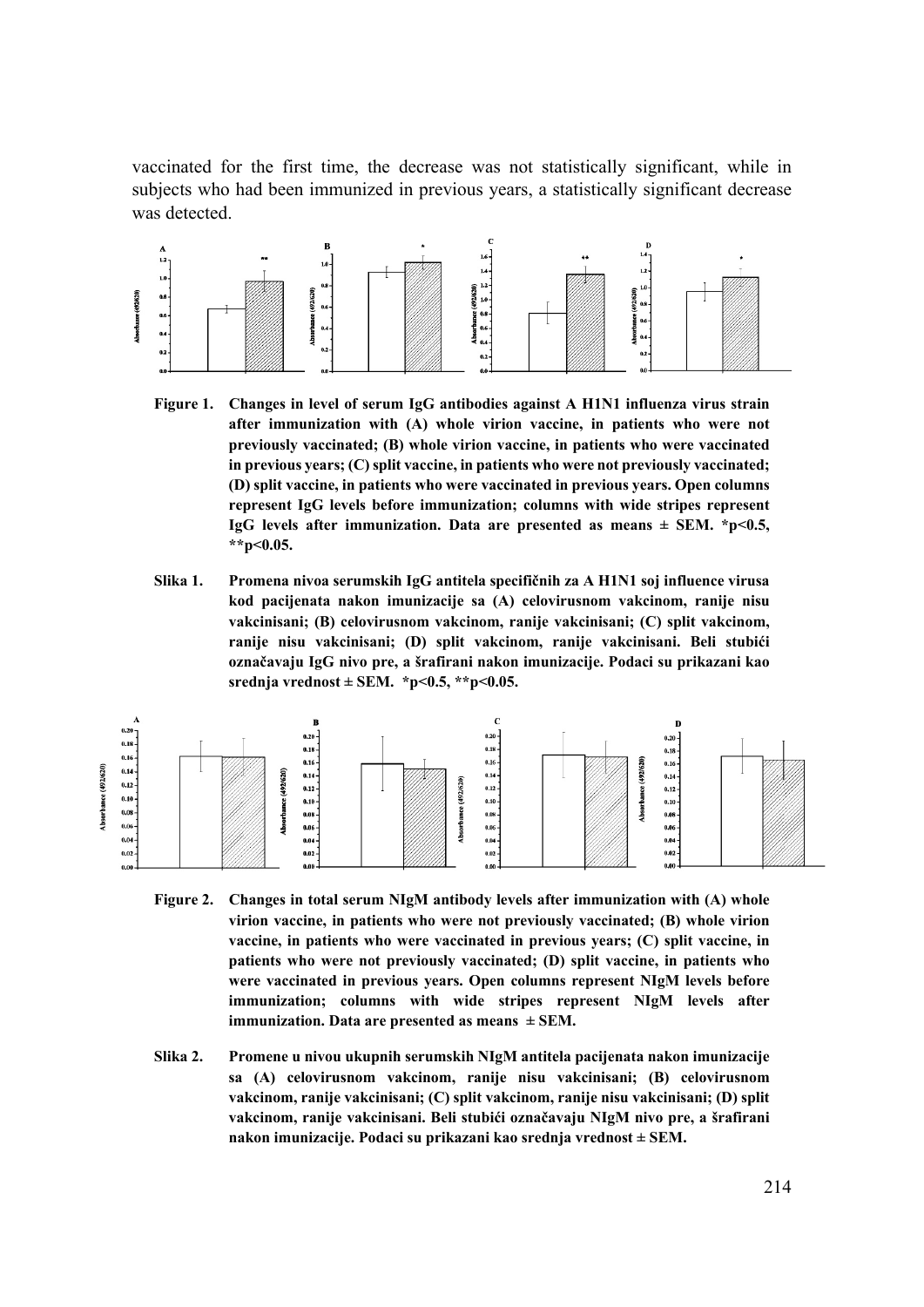

**Figure 3: The percentage of inhibition of natural influenza A H1N1-specific IgM antibodies with natural idiotope-specific MoAb Y7 upon immunization with (A) whole virion vaccine, in patients who were not previously vaccinated; (B) whole virion vaccine, in patients who were vaccinated in previous years; (C) split vaccine, in patients who were not previously vaccinated; (D) split vaccine, in patients who were vaccinated in previous years. Open columns represent the percentage of inhibition before immunization; columns with wide stripes represent the percentage of inhibition after immunization. Data are presented as means ± SEM. \*\*p<0.05** 

**Slika 3: Procenat inhibicije prirodnih influenza A H1N1-specifičnih IgM antitela pomoću Y7 monoklonskog antitela specifičnog za prirodni idiotop nakon imunizacije sa (A) celovirusnom vakcinom, pacijenti koji ranije nisu vakcinisani; (B) celovirusnom vakcinom, ranije vakcinisani pacijenti; (C) split vakcinom, pacijenti koji ranije nisu vakcinisani; (D) split vakcinom, ranije vakcinisani pacijenti. Beli stubići označavaju procenat inhibicije pre, a šrafirani nakon imunizacije. Podaci su prikazani kao srednja vrednost ± SEM. \*\*p<0.05** 

#### *Natural IgG after immunization*

We defined NIgG antibodies as antibodies to following self-antigens: phospholipids, gangliosides, mouse laminin, and dsDNA (Figure 4). The analysis of the presence of immunoglobulins of these specificities in the sera of subjects before and after immunization with influenza vaccine did not reveal a significant change in the levels of NIgG antibodies induced by the vaccination. The result was not dependent on the vaccination status of the subjects, the type of the vaccine received, or the nature of the antigen used in the test.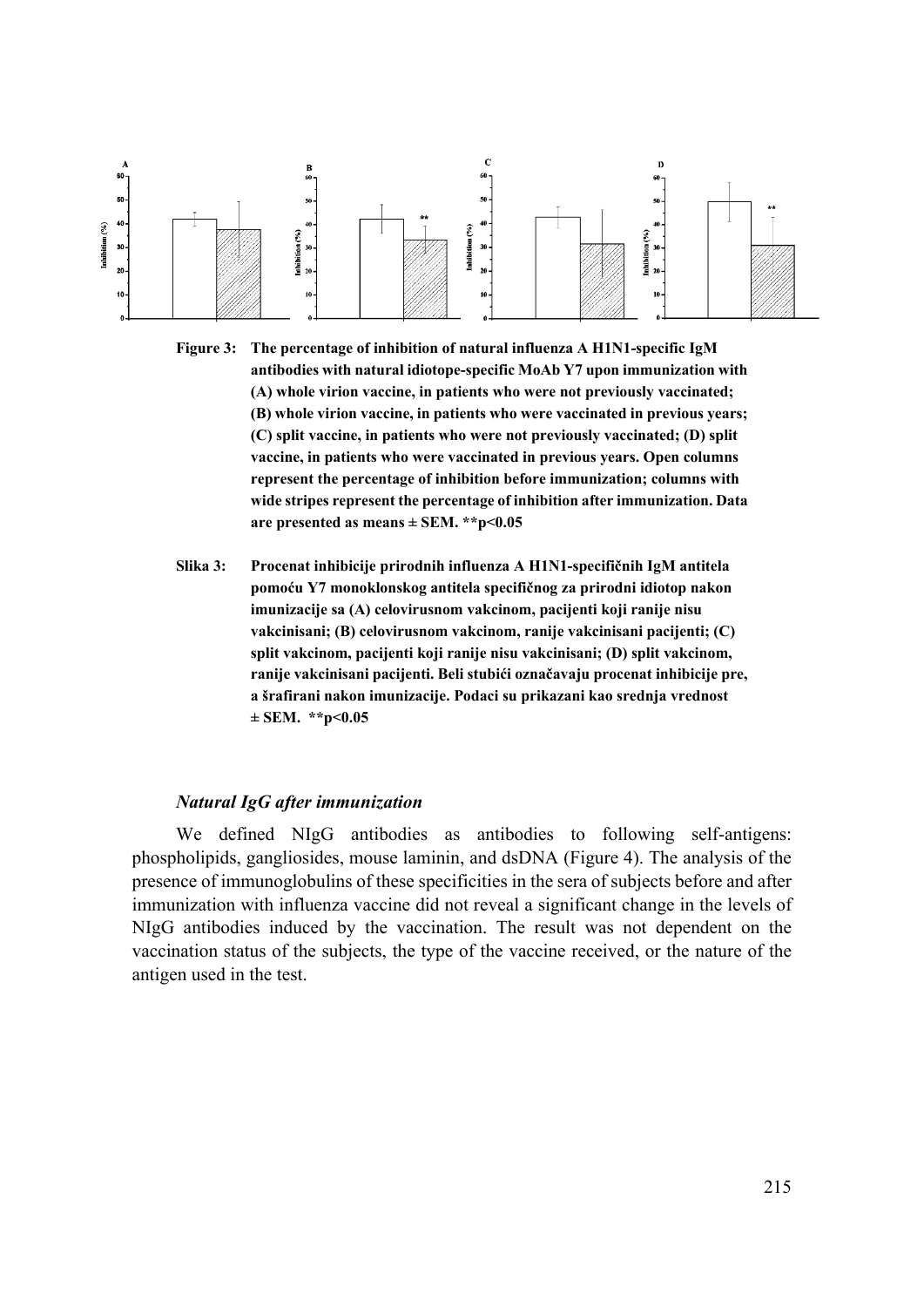

- **Figure 4: Changes in serum NIgG antibody levels specific to self-antigens, after immunization (A) with whole virion vaccine, in patients who were not previously vaccinated; (B) with whole virion vaccine, in patients who were vaccinated in previous years; (C) with split vaccine, in patients who were not previously vaccinated; (D) with split vaccine, in patients who were vaccinated in previous years. Open columns represent IgG levels before immunization; columns with wide stripes represent IgG levels after immunization. Row I: Anti- dsDNA IgG; row II: Anti- GM1 IgG; row III: Anti-laminin IgG; row IV: Anti- PtS IgG. Data are presented as means ± SEM.**
- **Slika 4: Promene u nivou serumskih NIgG antitela specifičnih za sopstvene antigene nakon imunizacije pacijenata sa (A) celovirusnom vakcinom, ranije nisu vakcinisani; (B) celovirusnom vakcinom, ranije vakcinisani; (C) split vakcinom, ranije nisu vakcinisani; (D) split vakcinom, ranije vakcinisani. Beli stubići označavaju NIgG nivo pre, a šrafirani nakon imunizacije. Red I: Anti- dsDNA IgG; red II: Anti- GM1 IgG; red III: Anti-laminin IgG; red IV: Anti- PtS IgG. Podaci su prikazani kao srednja vrednost ± SEM.**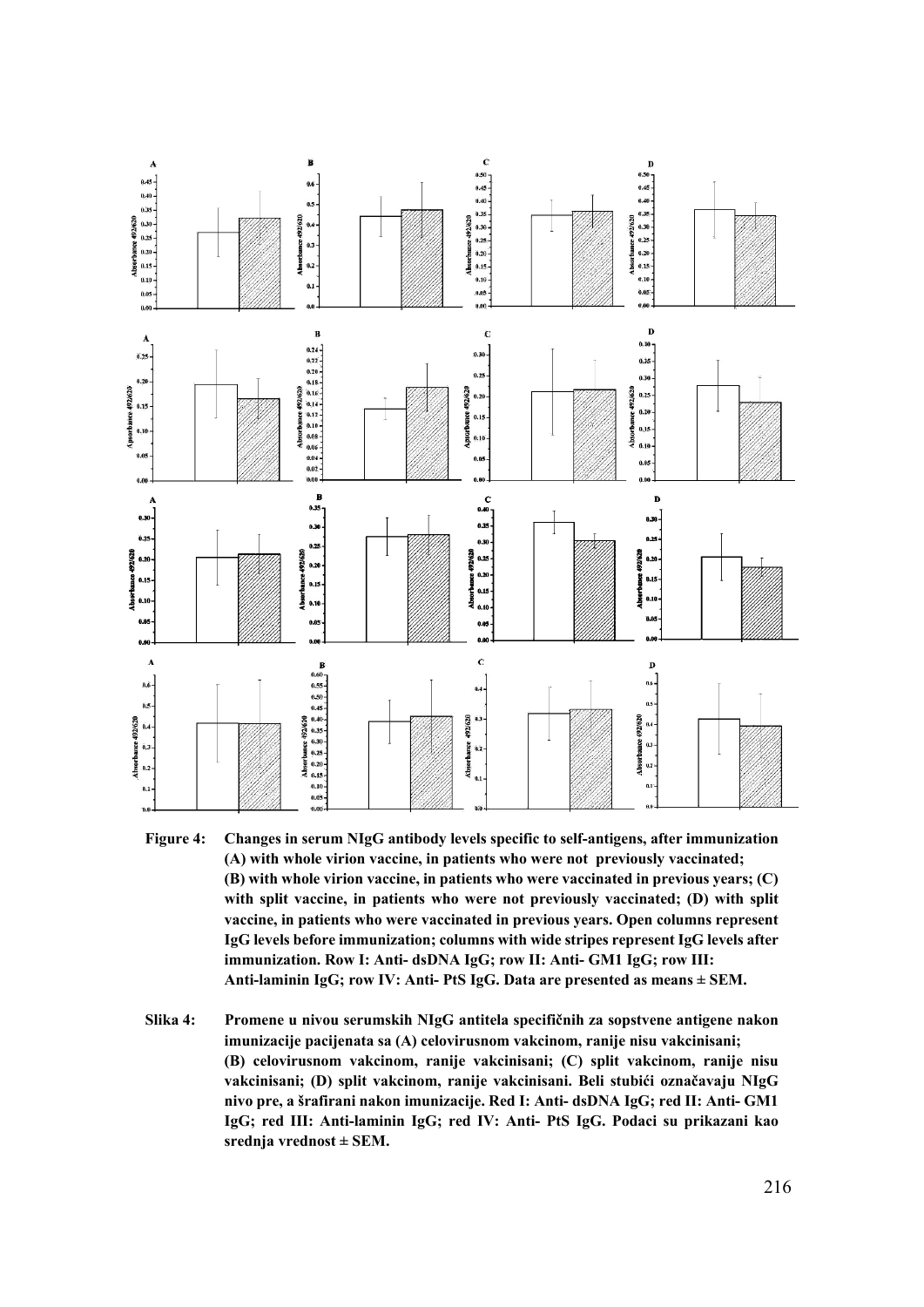#### **Discussion**

By analyzing the levels of IgG specific for influenza A H1N1 New Caledonia virus, we confirmed that both influenza vaccines, whole virion and split, successfully triggered an immune response, which was a prerequisite to further conduct the analysis of NAbs during immunization. In addition, judging by the serum level of H1N1-specific antibodies, immunogenicity of the split and whole virion vaccines was similar. No matter what type of vaccine was used, the immune response, judging by the increase in serum level of H1N1-specific antibodies after vaccination, was more successful in people who had never been immunized against the flu (compared differences in anti-H1N1 IgG levels between corresponding pre- and post-vaccination samples) because what was measured was a relative change in antibody levels, which is more obvious in this group. The weaker immune response observed in people previously immunized with the seasonal influenza vaccine is already known in the literature as the Hoskins effect (antigenic sin) (34,35). The Hoskins effect refers to the phenomenon that the immune system preferentially uses the immune memory acquired by a previous infection (or immunization) when encountering a new antigen that is very similar to the previous one. The immune system "trapped" by the first response is unable to achieve a potentially more efficient response during subsequent infections (immunizations), which can cause an inadequate immune response to a new strain of the virus. One must keep in mind that this phenomenon is related to both vaccination and infection, as the annual influenza burden was about 14% worldwide (36). Therefore, it is common practice to use laboratory animals to study innate immunity against influenza viruses. However, there are specific characteristics of the human immune response that cannot be analyzed using laboratory animals (37).

MoAb Y7 specific for human natural antibodies allowed us to distinguish natural from "adaptive" IgM antibodies and analyze the effect of immunization with different types of influenza vaccine on the total NIgM pool, as well as on NIgM specific for influenza antigens.

We found that immunization with the influenza vaccine did not induce a change in total NIgM antibodies, regardless of which type of vaccine was used (whole virion or split), as well as whether the subject had been previously immunized against influenza. This result was expected and desirable, given that a significant change in the amount of NAbs could lead to the imbalance of the idiotypic network and cause negative effects. Preservation of the total pool of NIgM is especially important because it has been shown that a decrease in these antibodies leads to enhanced production of pathogenic IgG autoantibodies and autoimmune disease (38). The primary role of NAbs is to maintain homeostasis of the immune system (39,40). At the same time, it enables a delicate balance between the organism and commensal bacteria on one hand, and a strong immune response to pathogens, on the other hand. A strong stimulus, such as repeated immunizations or hyperimmunizations, can upset this balance, and thus lead to a pathological state. The obtained results showed that the functionality of the idiotypic network was preserved and that adequate immunization was provided.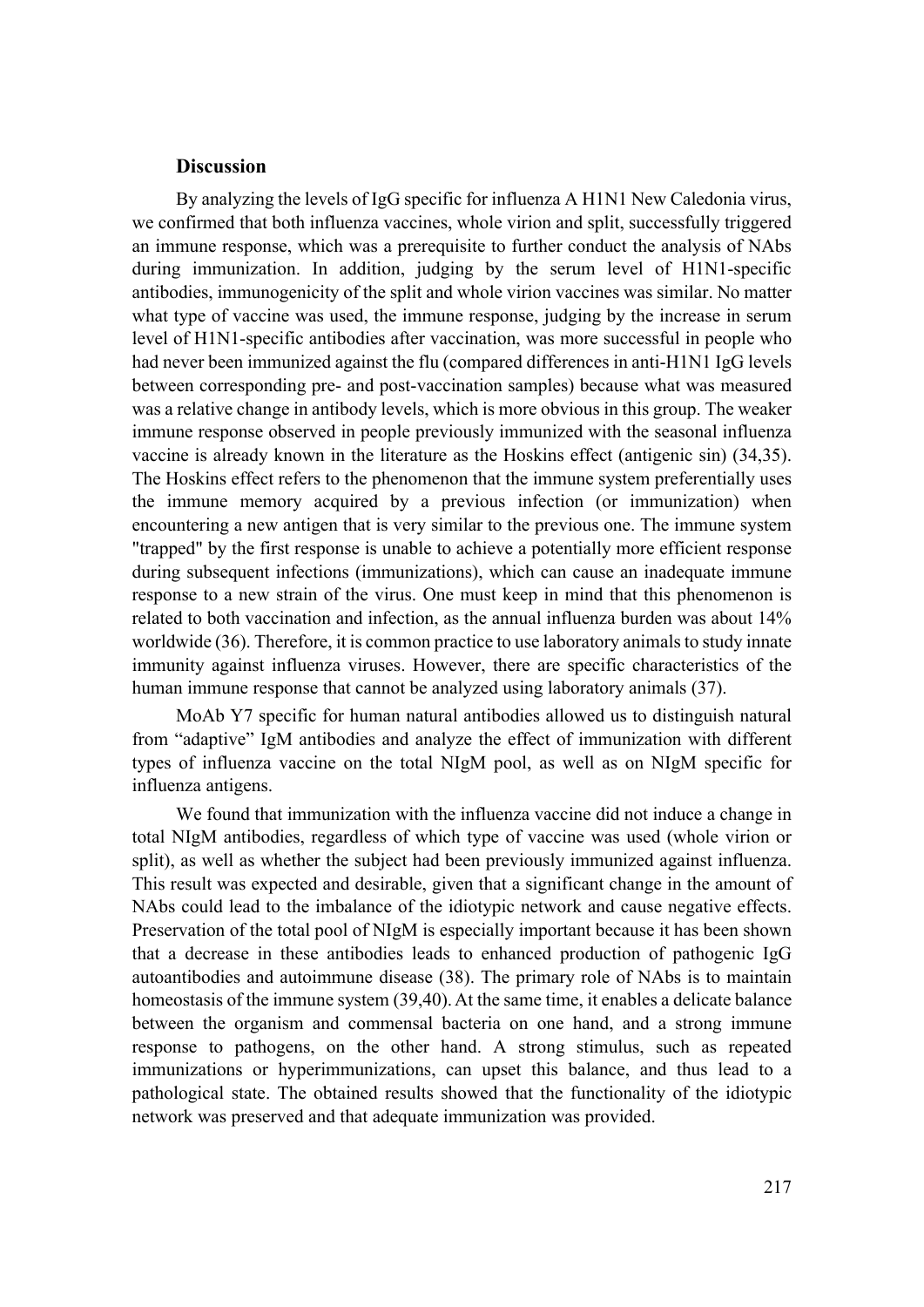Our analysis detected a decrease in influenza-specific NIgM antibodies, especially in subjects who had been previously immunized with the influenza vaccine. At the same time, no change in total NIgM was observed after immunization, regardless of the type of vaccine used, and regardless of the vaccination status of the subjects. It is possible that the proportion of HA-specific NIgM antibodies in the total NIgM pool was so small that their change could not affect the total NIgM pool.

A change in antigen-specific NIgM can be considered an "imprint" left by immunization. Namely, in the groups of subjects who were immunized for the first time, the levels of these antibodies decreased, although without statistical significance. In the groups of subjects previously immunized with the influenza vaccine, subsequent immunizations led to a more pronounced decrease in the levels of these antibodies, i.e. the observed change became statistically significant. The reason for the decrease in HAspecific NIgM may be that these antibodies performed their "duty" to remove foreign antigens, in this case influenza virus antigens, with the period after immunization being too long for the levels to recover. Another possible explanation for the decrease in antigen-specific NIgM is that this pool was used to produce vaccine-induced highly specific antibodies. Similar conclusions were reached by the authors who noticed this phenomenon in animal models (41,42). It has been shown that immunization of laboratory animals can induce an increase in the pool of NAbs, which are not pathological (autoimmune), but contribute to strengthening of the homeostasis of the immune system.

As most of the NAbs in adult serum are of the IgG class, we examined the change in NIgG after immunization. For this purpose, we analyzed natural autoantigen-specific IgG binding to phospholipids, gangliosides, laminin, and dsDNA. These antibodies differ from pathological antibodies of the same specificity in affinity and the amount in the patients' serum. Significant levels of anti-dsDNA antibodies are considered to be confirmatory in the diagnosis of SLE (43) and their serum concentration correlates with the severity of the disease. An increase in antibodies specific for phospholipids, including PtS, is one of the characteristics of antiphospholipid syndrome (APS) (34). Antibodies to ganglioside GM1 (anti-GM1 antibodies) have been implicated in the pathogenesis of Guillain–Barré syndrome (GBS) (45), multifocal motor neuropathy (MMN) (46) and motor neuron disease (47). Anti-laminin IgG occurs in autoimmune-mediated reproductive failures, a skin pathology due to dermal-epidermal junction disorders (Mucous membrane pemphigoid). Mouse laminin used in this study is known to contain a carbohydrate epitope, known as the  $\alpha$ -Gal epitope, and antibodies recognising this epitope are represented by 1% of total natural antibodies (48). Influenza virus vaccines expressing  $\alpha$ -Gal epitopes are opsonized by anti-Gal immunoglobulin G, inducing effective uptake of the vaccine virus by APC and thereby stimulating influenza virusspecific T cells and eliciting a protective immune response (49), so possible fluctuations in its representation may be influential. Our results indicate no change in this respect.

As autoimmune diseases are probably caused and triggered by multiple environmental factors, one could theoretically speculate that the flu vaccine, as an external factor, might induce changes in that direction. However, low-affinity anti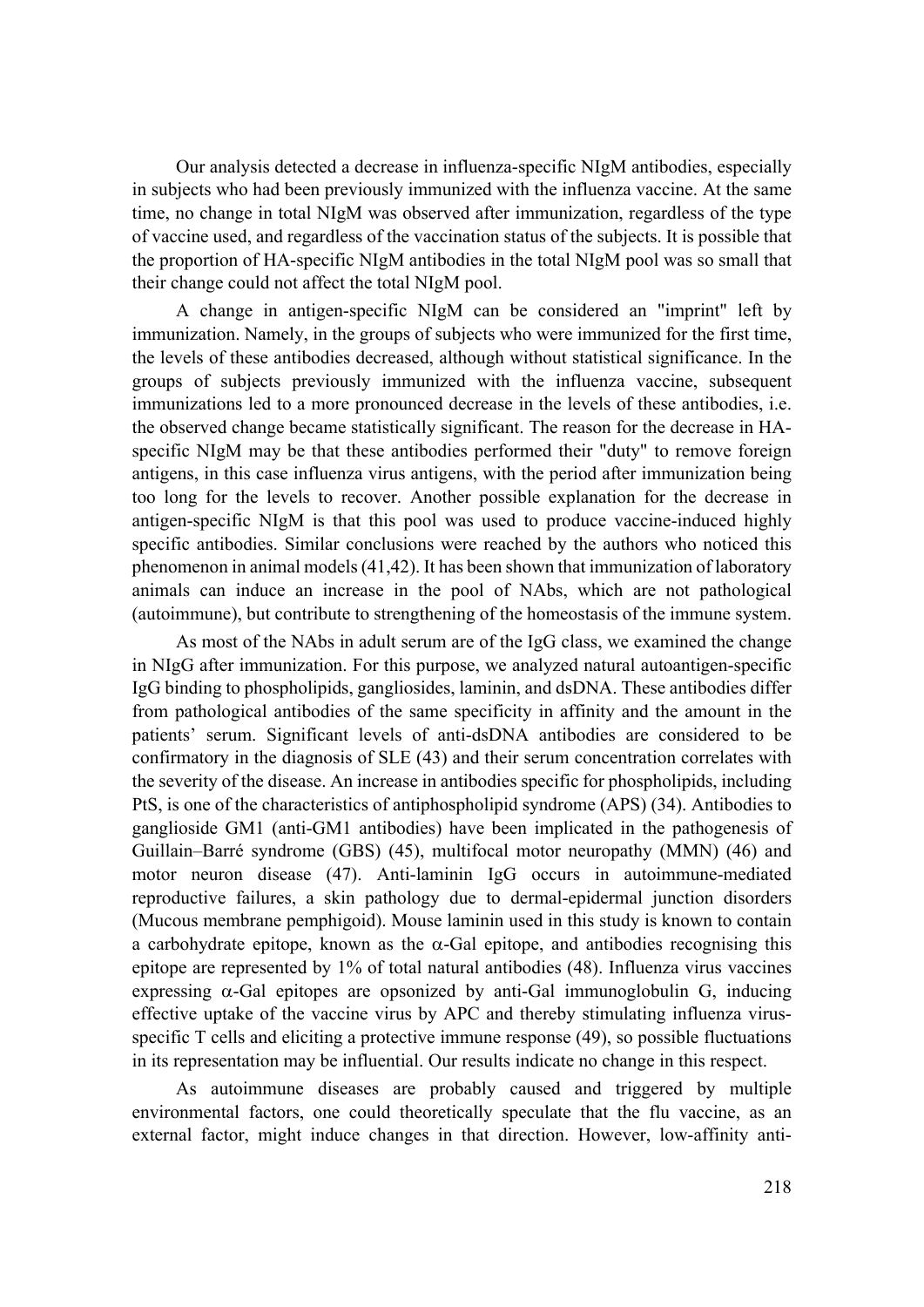dsDNA, anti-PtS IgG, anti-GM1 IgG and anti-laminin IgG antibodies are also part of the repertoire of natural IgG. Our results indicate that there was no change in the level of NIgG specific for the listed autoantigens, nor the appearance of pathological antibodies. It is especially important to note that even repeated immunization with influenza vaccine did not indicate changes in the direction of autoimmunity.

In literature (24), there are assumptions that autoimmune diseases could be caused by a disorder of the idiotypic regulatory network in which NAbs play a significant role. Our results did not indicate that there were changes in the pool of NAbs of either IgM or IgG isotypes that would lead to a pathological outcome. In other words, it was shown that the pool of NAbs remains stable during immunization with influenza vaccine. The type of antigen and the vaccine status of the patient did not affect the stability of the pool. The observed fluctuations of HA-specific NIgM are most likely necessary to establish a new equilibrium in the NAb pool after the entry of a foreign external factor, in this case the vaccine antigen.

In animal models, the relationship between natural and acquired antibodies can be described as follows (41). The levels of NAbs and induced Abs negatively correlate: in individuals with high levels of NAbs, antigen-specific antibodies develop less and vice versa. Because vaccination leads to the consumption of NAbs and in the first stage of developing a specific immune response, it may appear that there is a false tolerance to the vaccine antigen or a false suppression of the immune response. This means that the use of suboptimal doses and/or an inappropriate antigen formulation for vaccination can result in a significant reduction in the levels of protective (specific) NAbs without establishing an appropriate response.

The studies of the maintenance of NAb homeostasis and the fluctuations that occur during immunization, as well as the impact of the vaccine antigen used on this homeostasis are clearly very important, especially in certain vulnerable human populations. In the current situation of the SARS-CoV-2 virus pandemic, it would be particularly useful to analyze immune homeostasis after immunization of humans with the SARS-CoV-2 antigens, to determine whether these antigens have an effect on NAbs homeostasis, and whether repeated vaccinations each year may shift the pool of NAbs to a pathological direction.

### **Acknowledgements**

The work presented in this paper was supported by the Institute of Virology, Vaccines and Sera "Torlak" funds and by the Ministry of Education, Science and Technological Development, Republic of Serbia No. 451-03-68/2020-14/200177.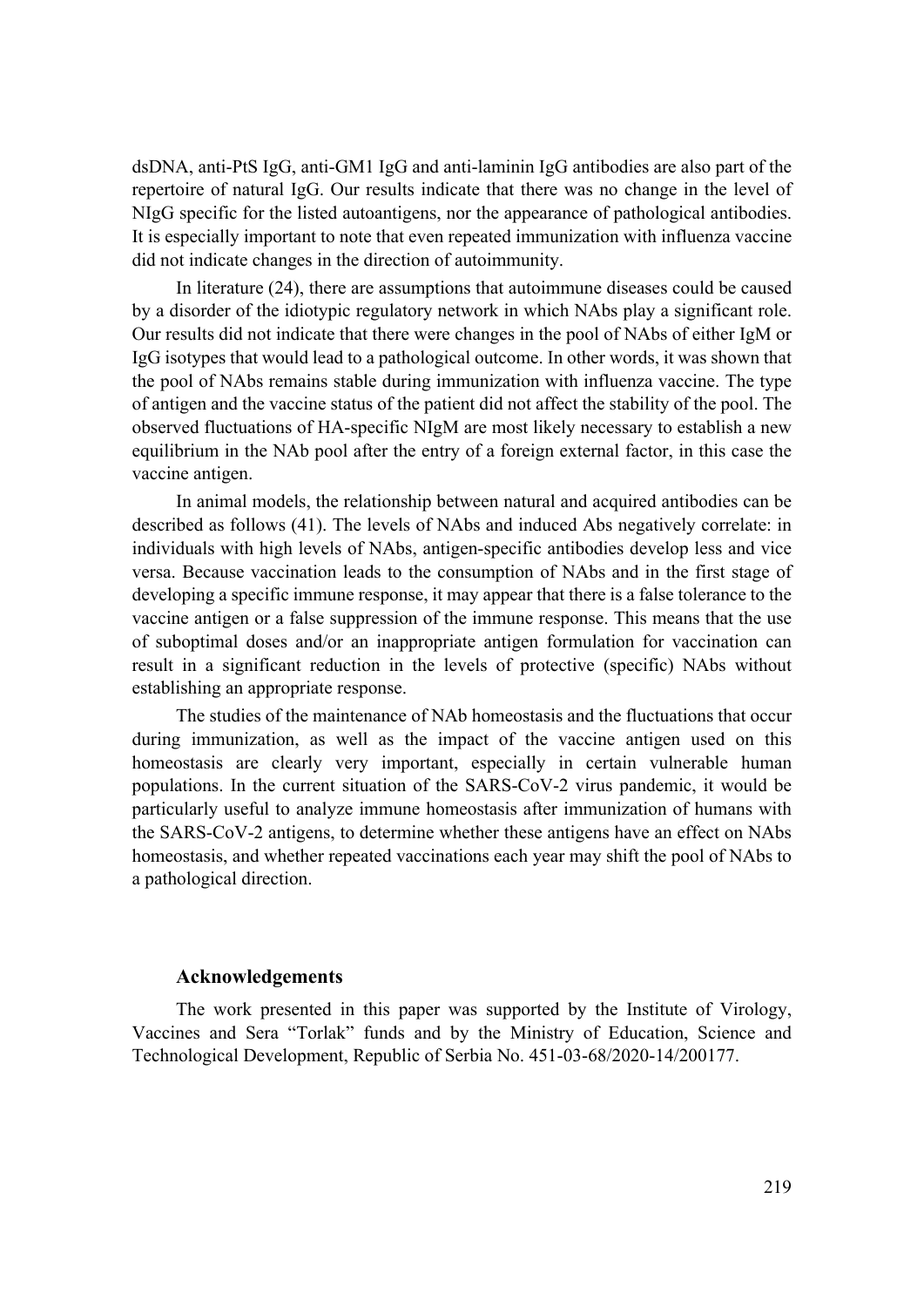### **References**

- 1. Reyneveld IJ, Savelkoul H, Parmentier H. Current Understanding of Natural Antibodies and Exploring the Possibilities of Modulation Using Veterinary Models. A Review. Front Immunol. doi: 10.3389/fimmu.2020.02139.
- 2. Besredka M. Les antihemolysines naturelles. Ann Inst Pasteur. 1901;15:758 –63.
- 3. Katz J, Parikh K. Intravenous Immunoglobulin: Medskape [Internet]. [updated Jul 05, 2018; cited 2021 Apr 03]. Available from: https://emedicine.medscape.com/article/210367-overview#a3.
- 4. Zivkovic I, Minic R, Dimitrijevic L. Antimicrobial Immunoglobulin Prophylaxis and Therapy. In: Atta-ur-Rahman, editor. Frontiers in Clinical Drug Research - Anti Infectives 6. Bentham Science Publishers eBooks, Sharjah, United Arab Emirates; 2020; p. 165-205.
- 5. Avrameas S. Natural autoantibodies: from 'horror autotoxicus' to 'gnothi seauton'. Immunol Today. 1991;12(5):154-9.
- 6. Cohen IR. Autoantibody repertoires, natural biomarkers, and system controllers. Trends in Immunol. 2013;34(12):620-5.
- 7. Lacroix-Desmazes S, Mouthon L, Kaveri SV, Kazatchkine MD, Weksler ME. Stability of Natural Self-Reactive Antibody Repertoires During Aging. J Clin Immunol. 1999;19(1):26-34.
- 8. Lacroix-Desmazes S, Kaveri SV, Mouthon L, Ayouba A, Malanchere E, Coutinho A, Kazatchkine MD. Self-reactive antibodies natural autoantibodies in healthy individuals. J Immunol Methods. 1998;216(1-2):117-37.
- 9. Palma J, Tokarz-Deptuła B, Deptuła J, Deptuła W. Natural antibodies facts known and unknown. Centr Eur J Immunol. 2018;43(4):466-75.
- 10. Baumgarth N, Tung JW, Herzenberg LA.Inherent specificities in natural antibodies: a key to immune defense against pathogen invasion. Springer Semin Immunopathol. 2005;26(4):347-62.
- 11. Jerne NK. Towards a network theory of the immune system. Ann Immunol. (Inst. Pasteur) 1974;125C:373-89.
- 12. Adib M, Ragimbeau J, Avrameas S, Ternynck T. IgG autoantibody activity in normal mouse serum is controlled by IgM.J. Immunol. 1990;145(11):3807-13.
- 13. Zivkovic I, Petrusic V, Dimitrijevic R, Stojanovic M, Dimitrijevic Lj. Adjuvant dependence of APS pathology-related low-affinity antibodies during secondary immune response to tetanus toxoid in BALB/c mice. Immunol Res. 2013;56(1):143-9.
- 14. Petrusic V, Todorovic N, Zivkovic I, Dimitrijevic R, Muhandes L, Rajnpreht I, Dimitrijevic L. Autoantibody response and pregnancy-related pathology induced by combined LPS and tetanus toxoid hyperimmunization inBALB/c and C57BL/6 mice. Autoimmunity. 2014;48(2):87-99.
- 15. Petrusic V, Zivkovic I, Muhandes L, Dimitrijevic R, Stojanovic M, Dimitrijevic L. Infection-induced autoantibodies and pregnancy related pathology: an animal model. Reprod Fertil Dev. 2014;26(4):578-86.
- 16. Zivkovic I, Stojanovic M, Petrusic V, Inic‐Kanada A, Dimitrijevic L. Induction of APS after TTd hyper-immunization has a different outcome in BALB/c and C57BL/6 mice. Am J Reprod Immunol. 2011;65:492–502.
- 17. Zivkovic I, Petrusic V, Stojanovic M, Inic-Kanada A, Stojicevic I, Dimitrijevic L. Induction of decreased fecundity by tetanus toxoid hyper-immunization in C57BL/6 mice depends on the applied adjuvant. Innate Immun. 2012;18(2):333-42.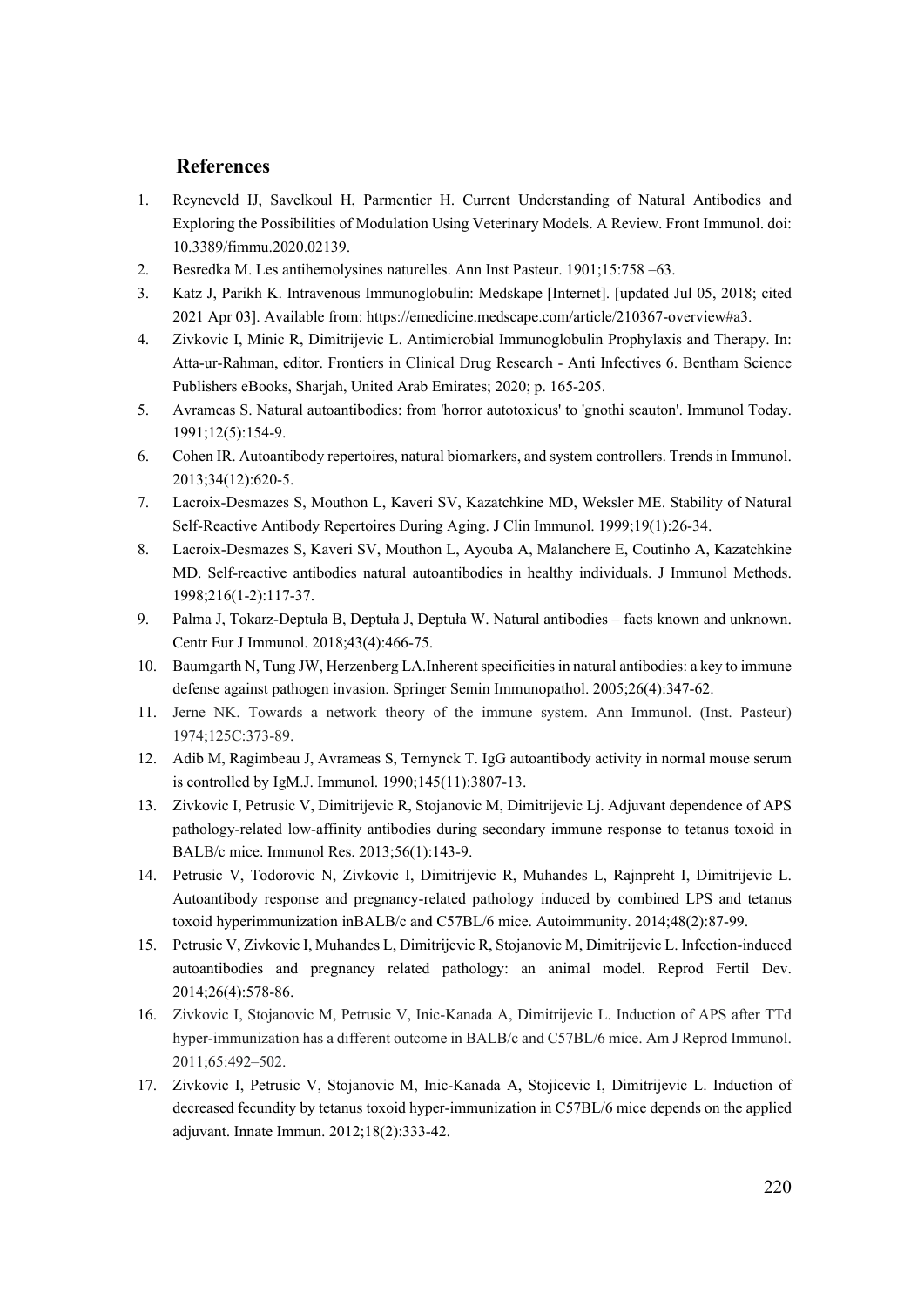- 18. Stäger S, Alexander J, Kirby AC, Botto M, Rooijen NV, Smith DF, Brombacher F, Kaye PM. Natural antibodies and complement are endogenous adjuvants for vaccine-induced CD8+ T-cell responses. Nat Med. 2003;9(10):1287-92.
- 19. Haury M, Sundblad A, Grandien A, Barreau C, Coutihno A, Nobrega A. The repertoire of serum IgM in normal mice is largely independent of external antigenic contact. Eur J Immunol. 1997;27:1557–63.
- 20. Masmoudi H, Mota-Santos T, Huetz F, Coutinho A, Cazenave PA.All T15 Id-positive antibodies (but not the majority of VHT15+ antibodies) are produced by peritoneal CD5+ B lymphocytes. Int Immunol. 1990;2(6):515-23.
- 21. Baumgarth N, Herman OC, Jager GC, Brown LE, Herzenberg LA, Chen J. B-1 and B-2 Cell–derived Immunoglobulin M Antibodies Are Nonredundant Components of the Protective Response to Influenza Virus Infection, J Exp Med. 2000;192(2):271-80.
- 22. Harada Y, MuramatsuM, ShibataT, HonjoT, Kuroda K. Unmutated immunoglobulin M can protect mice from death by influenza virus infection. J Exp Med. 2003;197:1779–85.
- 23. Jayasekera JP, Moseman EA, Carroll MC. Natural antibody and complement mediate neutralization of influenza virus in the absence of prior immunity. J Virol. 2007;81(7):3487–94.
- 24. Kaveri S, Silverman G, Bayry J. Natural IgM in immune equilibrium and harnessing their therapeutic potential. J Immunol. 2012;188(3):939–45.
- 25. Gonzalez FS, Jayasekera JP, Carroll MC. Complement and natural antibody are required in the longterm memory response to influenza virus. Vaccine. 2008;(265):186-93.
- 26. Choi YS, Baumgarth N. Dual role for B-1a cells in immunity to infl uenza virus infection. J Exp Med. 2008:205(13):3053-64.
- 27. Yang L, Myers JL, Bostick DL, Sullivan CB, Madara J, Linderman SL, Liu Q, Carter DM, Wrammert J, Esposito S, Principi N, Plotkin JB, Ross TM, Ahmed R, Wilson PC, Hensley SE. Immune history shapes specificity of pandemic H1N1 influenza antibody responses. J Exp Med. 2013;210(8):1493-500.
- 28. Avrameas S, Ternynck T, Tsonis IA, Lymberi P. Naturally occurring B-cell autoreactivity: a critical overview. J Autoimmun. 2007;29:213-8.
- 29. Dimitrijevic LA, Stojanovic M, Ciric B, Radulovic M, Stojanovic R, Popovic Z, Inic-Kanada A, Zivkovic I. Expression of Y7 Cross-Reactive Idiotopeon Human IgM Molecules. Immunol Invest. 2004;33(1):1–14.
- 30. Petrusic V, Zivkovic I, Stojanovic M, Stojicevic I, Marinkovic E, Inic-Kanada A, Dimitrijevic L. Antigenic specificity and expression of a natural idiotope on human pentameric and hexameric IgM polymers. Immunol Res. 2011;51:97–107.
- 31. Dimitrijevic LA, Radulovic MI, Ciric BP, Petricevic MM, Inic AB, Nikolic DN, Apostolski S. Human monoclonal IgM DJ binds to ssDNA and human commensal bacteria. Hum Antibodies. 1999;9:37–45.
- 32. Radulovic, M., Ciric, B., Jurisic, A., Jankov, R., Apostolski, S., Zivancevic-Simonovic, S., Dimitrijevic, L. Expression of Y7 idiotope on IgM molecules from cord sera. In: Lukic M, Mostarica-Stojkovic M, Cuperlovic K, Colic M, editors. Immune Regulation in Health and Disease. London: Acad. Press Ltd; 1997; p. 205–11.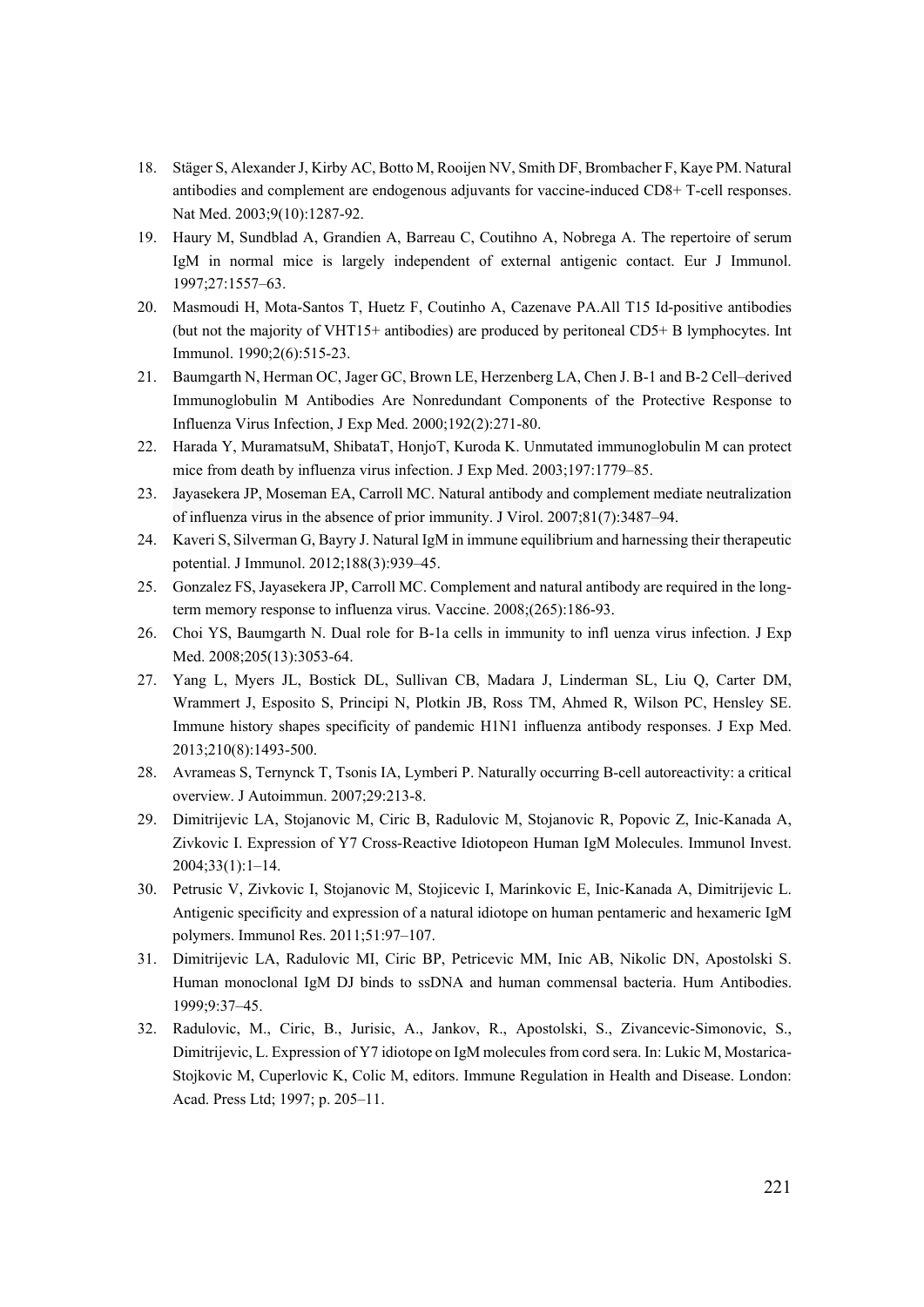- 33. Dimitrijevic L, Radulovic M, Ciric B, Odrljin T, Jankov RM, Marzari R. Immunochemical characterisation of a murinemonoclonal anti-idiotypic antibody. J Immunoassay. 1992;13:181–96.
- 34. Francis TJ. On the doctrine of original antigenic sin. Proc. Am. Philos. Soc*.* 1960;104(6):572-8.
- 35. Vatti A, Monsalve D, Pacheco Y, Chang C, Anaya JM, Gershwin ME. Original antigenic sin: A comprehensive review. J Autoimmun. 2017;83:12-21.
- 36. Lafond KE, Porter RM, Whaley MJ, Suizan Z, Ran Z, Aleem MA *et al*. Global Respiratory Hospitalizations–Influenza Proportion Positive (GRIPP) Working Group. Global burden of influenza-associated lower respiratory tract infections and hospitalizations among adults: A systematic review and meta-analysis. PLoS Med. 2021;1;18(3):e1003550.
- 37. Zschaler J, Schlorke D, Arnhold J. Differences in innate immune response between man and mouse. Crit Rev Immunol. 2014;34(5):433-54.
- 38. Grönwall C, Vas J, Silverman GJ. Protective roles of natural IgM antibodies. Front Immunol. 2012;3:66.
- 39. Avrameas S. Autopolyreactivity Confers a Holistic Role in the Immune System. Scand J Immunol. 2016;83(4):227–34.
- 40. Poletaev A, Osipenko L. General network of natural autoantibodies as immunological homunculus (Immunculus). Autoimmun Rev. 2003;2(5):264–71.
- 41. Sinyakov MS, Avtalion RR. Vaccines and natural antibodies: A link to be considered. Vaccine. 2009;27:1985–6**.**
- 42. Beinart D, Ren D, Pi C, Poulton S, Holzknecht ZE, Swanson C *et al*. Immunization enhances the natural antibody repertoire. EXCLI J. 2017;16:1018-30.
- 43. Sabbaga J, Pankewycz O, Lufft V, Schwartz R, Madaio M. Cross-reactivity Distinguishes Serum and Nephritogenic Anti-DNA Antibodies in Human Lupus from their Natural Counterparts in Normal Serum. J Autoimmun. 1990;3(2):215-35.
- 44. McIntyre JA, Wagenknecht DR, Faulk WP. Antiphospholipid antibodies: discovery, definitions, detection and disease. Prog Lipid Res. 2003;42(3):176-237.
- 45. Lardone RD, Yuki N, Odaka M, Daniotti JL, Irazoqui FJ, Nores GA. Anti-GM1 IgG antibodies in Guillain-Barré syndrome: fine specificity is associated with disease severity. J Neurol Neurosurg Psychiatry. 2010;81(6):629-33.
- 46. Cats EA, Jacobs BC, Yuki N, Tio-Gillen AP, Piepers S, Franssen H *et al*. Multifocal motor neuropathy: association of anti-GM1 IgM antibodies with clinical features. Neurology 2010;75(22):1961-7.
- 47. van Schaik IN, Bossuyt PM, Brand A, Vermeulen M. Diagnostic value of GM1 antibodies in motor neuron disorders and neuropathies: a meta-analysis. Neurology 1995;45(8):1570-7.
- 48. Galili U. Anti-Gal: an abundant human natural antibody of multiple pathogeneses and clinical benefits. Immunology. 2013;140(1):1-11.
- 49. Abdel-Motal UM, Guay HM, Wigglesworth K, Welsh RM, Galili U. Increased immunogenicity of influenza virus vaccine by anti-Gal mediated targeting to antigen pre-senting cells. J Virol. 2007;81:9131–41.